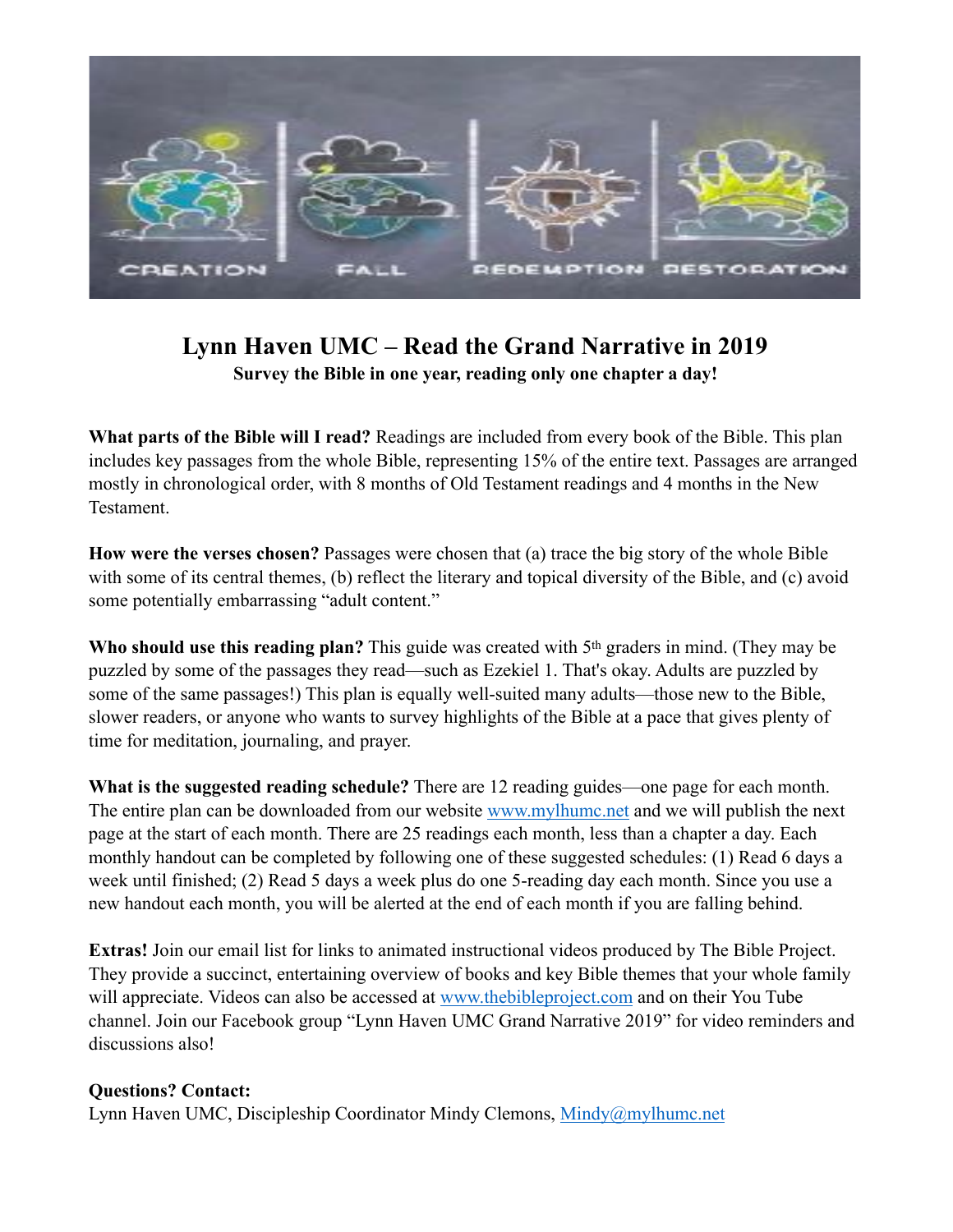Name:\_\_\_\_\_\_\_\_\_\_\_\_\_\_\_\_\_\_\_\_\_\_\_\_ Month:\_\_\_\_\_\_\_\_\_\_\_\_\_\_\_\_\_\_\_\_

# **Daily (5 or 6 days a week):**

- **1. Pray**—Ask God to help you understand and believe what you are about to read.
- **2. Read and mark**—Read one passage from the list below. Then put a mark in the box beside the reading.
- **3. Think**—For example: What new thing did I learn? What puzzles me? How does this passage fit into the big story of the Bible? What does it teach about God and his plans? Is there a reason to praise God? A promise to claim? An example to follow? A sin to avoid? A command to obey? An idea for loving God or my neighbor? A prayer to pray?
- **4. Pray**—Talk to God about what you read.
- **5. Share**—Tell a friend (or your parents) one thing that you learned. Or ask them one question about what you read.

# **Extra (once a month if needed):**

Read 5 passages in a row, all at once! Remember to put a mark beside all five readings.

# **God creates the world, but humans sin**

|                                  | Genesis 1:1-19Creation week—Days 1-4          |
|----------------------------------|-----------------------------------------------|
|                                  | Genesis $1:20 - 2:3$ Creation week—Days 5-7   |
| Genesis 2:4-17The Garden of Eden |                                               |
|                                  |                                               |
|                                  | Genesis 3:1-13The Fall—Adam and Eve sin       |
|                                  | $\Box$ Genesis 3:14-24The Fall—God's response |
| Genesis 4:1-16Cain murders Abel  |                                               |

# **God destroys and recreates the world, but humans sin again**

| Genesis 6:5-22The Flood—God calls Noah |  |
|----------------------------------------|--|
|                                        |  |
|                                        |  |
|                                        |  |

# **God chooses a family to bless the world**

|                                            | God promises to bless the whole earth through Abram.                          |
|--------------------------------------------|-------------------------------------------------------------------------------|
|                                            |                                                                               |
|                                            | Genesis 17:1-8; 15-16; 21:1-3Abram and Sarai receive new names; Isaac is born |
|                                            |                                                                               |
|                                            | Esau sells his birthright to Jacob                                            |
|                                            | Genesis 27:1-20Jacob steals Esau's blessing—Deception begun                   |
|                                            | Genesis 27:21-40Jacob steals Esau's blessing—Deception completed              |
|                                            | Genesis 27:41-45; 28:1-5Jacob steals Esau's blessing—Deception's consequences |
|                                            | Genesis 28:10-22Jacob dreams of a ladder to heaven                            |
|                                            | Genesis 29:15-30Jacob marries Rachel and Leah                                 |
| Genesis 32:1-12Jacob prepares to meet Esau |                                                                               |
| Genesis 32:22-32Jacob wrestles with God    |                                                                               |
|                                            | Genesis 33:1-7; 18-20Jacob meets Esau and returns to Canaan                   |
| Genesis 37:1-13Joseph's dreams             |                                                                               |
|                                            |                                                                               |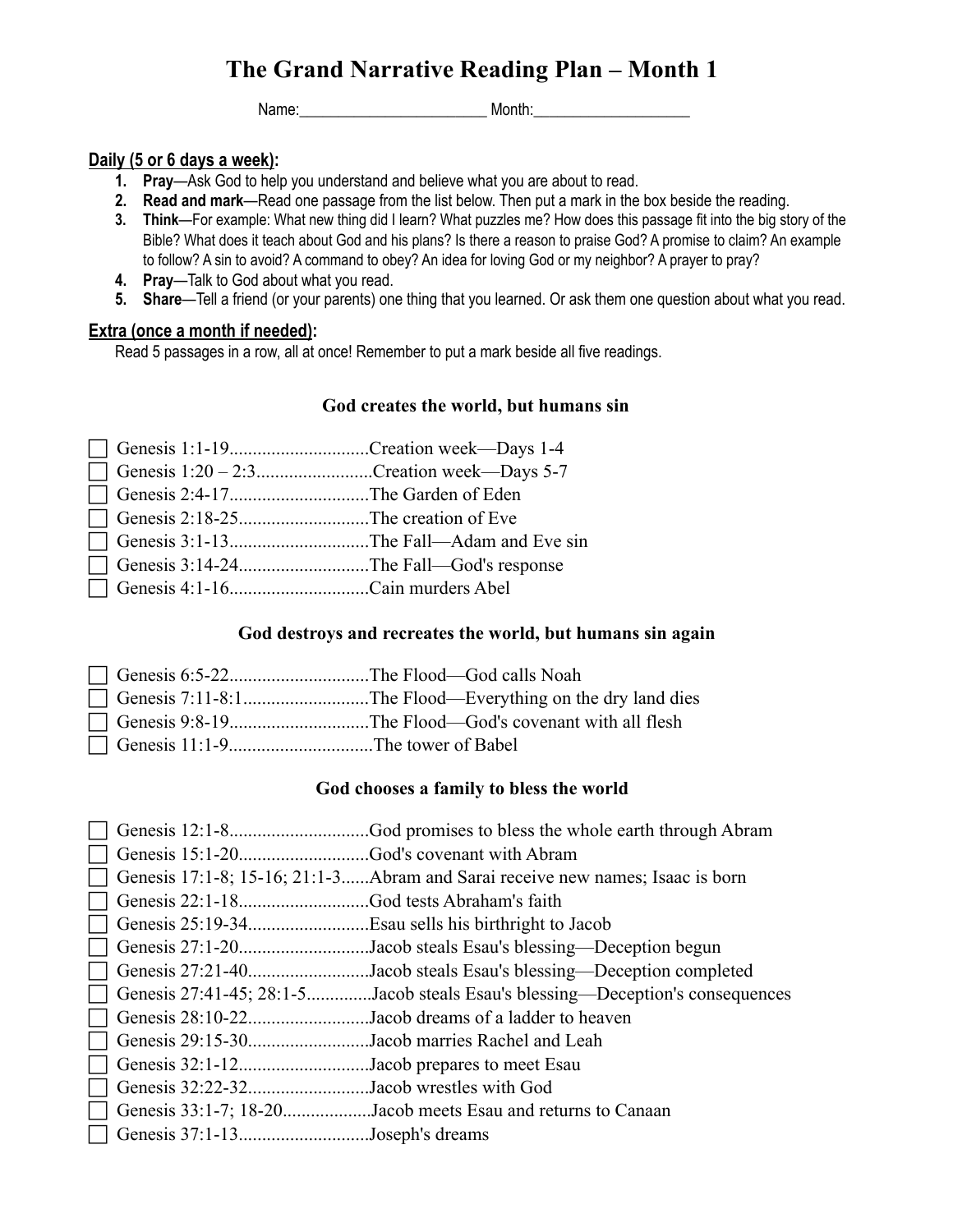Name: example and the Month:

#### **Daily (5 or 6 days a week):**

- **1. Pray**—Ask God to help you understand and believe what you are about to read.
- **2. Read and mark**—Read one passage from the list below. Then put a mark in the box beside the reading.
- **3. Think**—For example: What new thing did I learn? What puzzles me? How does this passage fit into the big story of the Bible? What does it teach about God and his plans? Is there a reason to praise God? A promise to claim? An example to follow? A sin to avoid? A command to obey? An idea for loving God or my neighbor? A prayer to pray?
- **4. Pray**—Talk to God about what you read.
- **5. Share**—Tell a friend (or your parents) one thing that you learned. Or ask them one question about what you read.

## **Extra (once a month if needed):**

Read 5 passages in a row, all at once! Remember to put a mark beside all five readings.

### **God chooses a family to bless the world (continued)**

| $\Box$ Genesis 37:18-36Joseph is sold by his brothers |                                                                          |
|-------------------------------------------------------|--------------------------------------------------------------------------|
|                                                       |                                                                          |
|                                                       | Genesis 41:25-33, 46-49, 56-57Pharaoh sets Joseph over the land of Egypt |
| Genesis 42:1-17Joseph's brothers come to Egypt        |                                                                          |
|                                                       | Genesis $42:18-26$ , $35-38$ Joseph's brothers find money in their sacks |
|                                                       | Genesis 45:1-15Joseph reveals himself to his brothers                    |
|                                                       | Genesis 46:1-7, 29-30Jacob and his family move to Egypt                  |
|                                                       | Genesis 49:1-2, 8-10, 28; 50:22-26 Jacob blesses his sons; Joseph dies   |

## **God delivers a nation to bless the world**

| $\Box$ | Exodus 12:21, 26-32, 40-41God kills the Egyptian firstborns and the Israelites leave Egypt |
|--------|--------------------------------------------------------------------------------------------|
|        | Exodus 14:5-10, 13-16, 21-31The Israelites cross the Red Sea                               |
|        |                                                                                            |
|        |                                                                                            |
| $\Box$ | Exodus 16:2-4, 11-15, 31-35The Israelites grumble and God sends manna                      |

### **God gives his nation a covenant**

|  | Exodus 19:1-6, 16-20The Israelites arrive at Mount Sinai                                  |
|--|-------------------------------------------------------------------------------------------|
|  |                                                                                           |
|  |                                                                                           |
|  |                                                                                           |
|  |                                                                                           |
|  | $\Box$ Exodus 40:1-9, 12-16, 34-38The tabernacle is completed and filled with God's glory |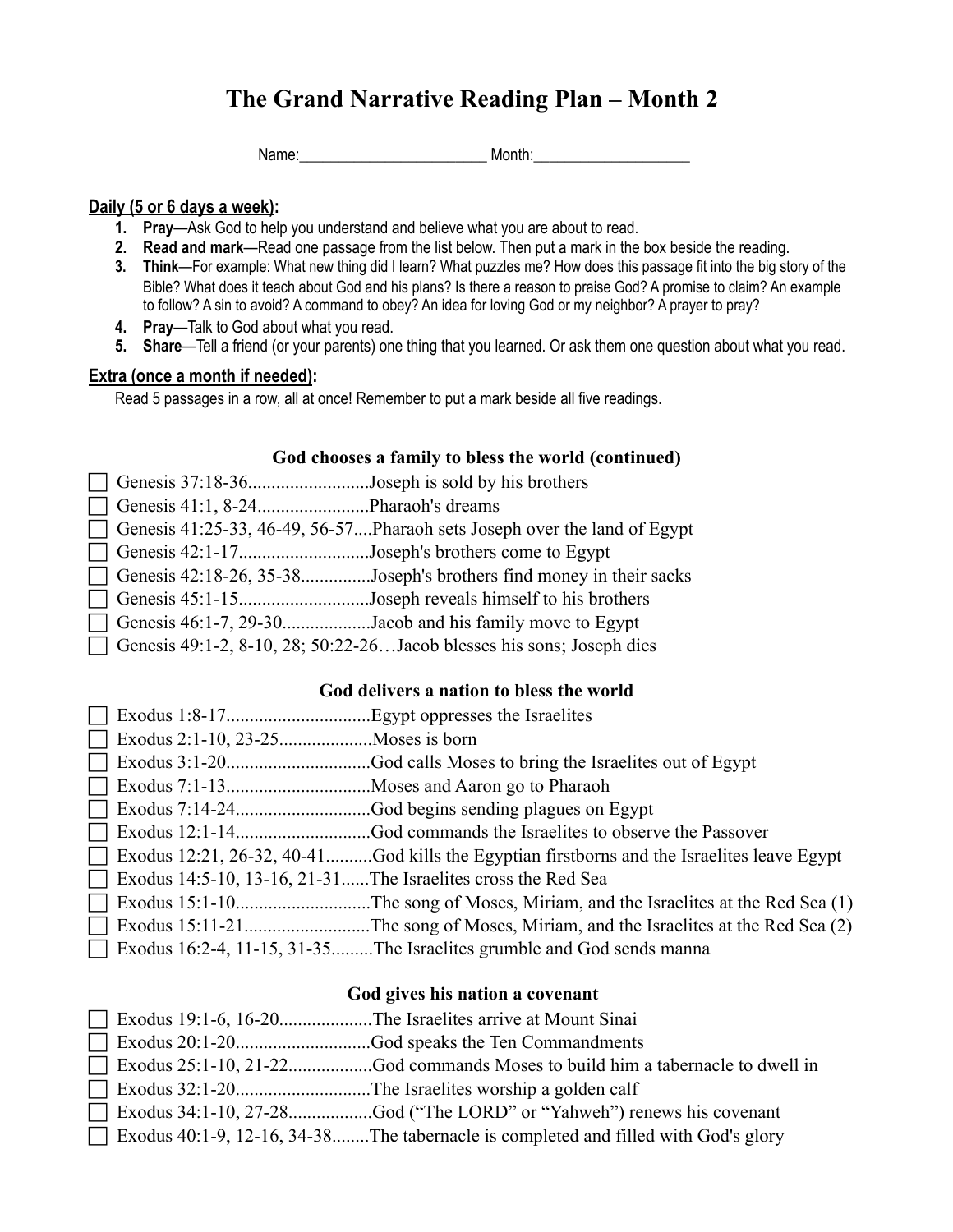Name: The Month: Name: 2008. None of Month: 2008. None of Month: 2008. None of Month: 2008. None of Month: 2008. None of Month: 2008. None of Month: 2008. None of Month: 2008. None of Month: 2008. None of Month: 2008. None

#### **Daily (5 or 6 days a week):**

- **1. Pray**—Ask God to help you understand and believe what you are about to read.
- **2. Read and mark**—Read one passage from the list below. Then put a mark in the box beside the reading.
- **3. Think**—For example: What new thing did I learn? What puzzles me? How does this passage fit into the big story of the Bible? What does it teach about God and his plans? Is there a reason to praise God? A promise to claim? An example to follow? A sin to avoid? A command to obey? An idea for loving God or my neighbor? A prayer to pray?
- **4. Pray**—Talk to God about what you read.
- **5. Share**—Tell a friend (or your parents) one thing that you learned. Or ask them one question about what you read.

## **Extra (once a month if needed):**

Read 5 passages in a row, all at once! Remember to put a mark beside all five readings.

## **God gives his nation a covenant (continued)**

|                                                    | Leviticus 4:27-31; 17:10-16Laws about sin offerings and against eating blood                |
|----------------------------------------------------|---------------------------------------------------------------------------------------------|
|                                                    |                                                                                             |
|                                                    | Leviticus 11:20-25, 41-47Laws about clean and unclean animals (2)                           |
| Leviticus 16:1-19The Day of Atonement (1)          |                                                                                             |
| Leviticus 16:20-34The Day of Atonement (2)         |                                                                                             |
|                                                    | Leviticus 19:1-4, 9-18Be holy and love your neighbor as yourself                            |
|                                                    |                                                                                             |
|                                                    |                                                                                             |
|                                                    | Numbers 9:15-23; 10:33-36Israel, led by the cloud of the LORD, leaves Mount Sinai           |
|                                                    | Numbers 13:1-3, 25-33Spies are sent into Canaan and bring back a bad report                 |
|                                                    | Numbers 14:1-4, 11-19Israel refuses to enter Canaan and Moses prays for them                |
|                                                    |                                                                                             |
|                                                    | years                                                                                       |
|                                                    | Numbers 20:2-13Israel grumbles about water and Moses strikes the rock                       |
|                                                    | Deuteronomy 6:1-15, 20-25The greatest commandment: "Love the LORD your God"                 |
|                                                    | Deuteronomy 12:1-11God will choose a special place of worship in the promised land          |
|                                                    | Deuteronomy 18:15-22God promises to raise up another prophet like Moses (Jesus!)            |
| Deuteronomy 28:1-14Covenant blessings              |                                                                                             |
| Deuteronomy 28:15-19, 45-51, 58-63 Covenant curses |                                                                                             |
|                                                    | Deuteronomy 30:1-5, 15-20God promises to restore Israel and calls them to choose life       |
|                                                    | Deuteronomy 31:1-8, 23-29God chooses Joshua and Moses writes the Book of the Law            |
|                                                    | Deuteronomy 31:30; 32:1-6, 15-20, 39-47 Moses' song of witness, foretelling Israel's future |
| Deuteronomy 34:1-12The death of Moses              |                                                                                             |
|                                                    |                                                                                             |

### **God gives his nation a land**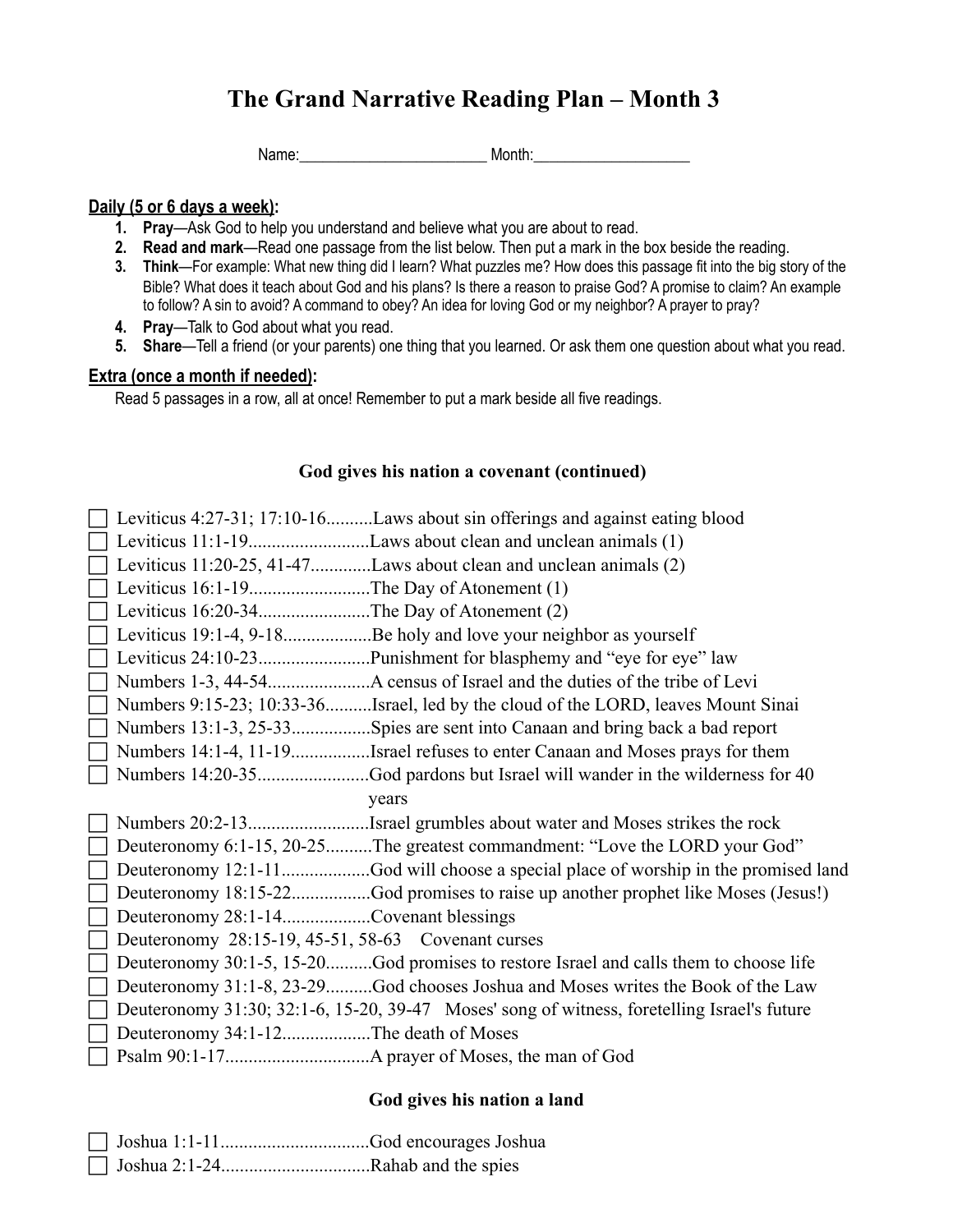Name:\_\_\_\_\_\_\_\_\_\_\_\_\_\_\_\_\_\_\_\_\_\_\_\_ Month:\_\_\_\_\_\_\_\_\_\_\_\_\_\_\_\_\_\_\_\_

#### **Daily (5 or 6 days a week):**

- **1. Pray**—Ask God to help you understand and believe what you are about to read.
- **2. Read and mark**—Read one passage from the list below. Then put a mark in the box beside the reading.
- **3. Think**—For example: What new thing did I learn? What puzzles me? How does this passage fit into the big story of the Bible? What does it teach about God and his plans? Is there a reason to praise God? A promise to claim? An example to follow? A sin to avoid? A command to obey? An idea for loving God or my neighbor? A prayer to pray?
- **4. Pray**—Talk to God about what you read.
- **5. Share**—Tell a friend (or your parents) one thing that you learned. Or ask them one question about what you read.

#### **Extra (once a month if needed):**

Read 5 passages in a row, all at once! Remember to put a mark beside all five readings.

#### **God gives his nation a land (continued)**

| $\Box$ Joshua 7:1-12, 19-26Defeat at Ai and Achan's sin |  |
|---------------------------------------------------------|--|
|                                                         |  |
|                                                         |  |
| $\Box$ Joshua 24:16-28Renewal of the covenant (2)       |  |

#### **God punishes and delivers his sinful nation**

|  | Ruth 2:1-13; 4:13-17Ruth meets and marries Boaz, becoming the ancestor of David |
|--|---------------------------------------------------------------------------------|

#### **God gives his nation a king**

|  |  |  |  |  | $\Box$ 1 Samuel 1:1-11, 19-20, 24-28Hannah prays for Samuel and gives him to the LORD |  |  |  |  |  |  |  |  |
|--|--|--|--|--|---------------------------------------------------------------------------------------|--|--|--|--|--|--|--|--|
|--|--|--|--|--|---------------------------------------------------------------------------------------|--|--|--|--|--|--|--|--|

- ! 1 Samuel 3:1-21............................God calls Samuel to be his prophet
- 1 Samuel 10:17-25; 15:1-9............Saul is proclaimed king, but disobeys God
- ! 1 Samuel 15:10-28........................The LORD rejects Saul as king
- $\Box$  1 Samuel 16:1-13; Psalm 23:1-6...Samuel anoints David as king and "The LORD is my shepherd"
- $\Box$  1 Samuel 17:1-11,2-37 …….........David defeats Goliath in the name of the LORD (1)
- $\Box$  1 Samuel 17:38-51 ……………….. David defeats Goliath in the name of the LORD (2)
- ! 1 Samuel 18:6-16 ……………….Saul tries to kill David
- ! 1 Samuel 24: 1-20 ………………David spares Saul's life
- $\Box$  1 Samuel 31:1-7 ……………………Saul dies
- ! Psalm 34:1-22……………………A prayer of David, when he was running from his enemies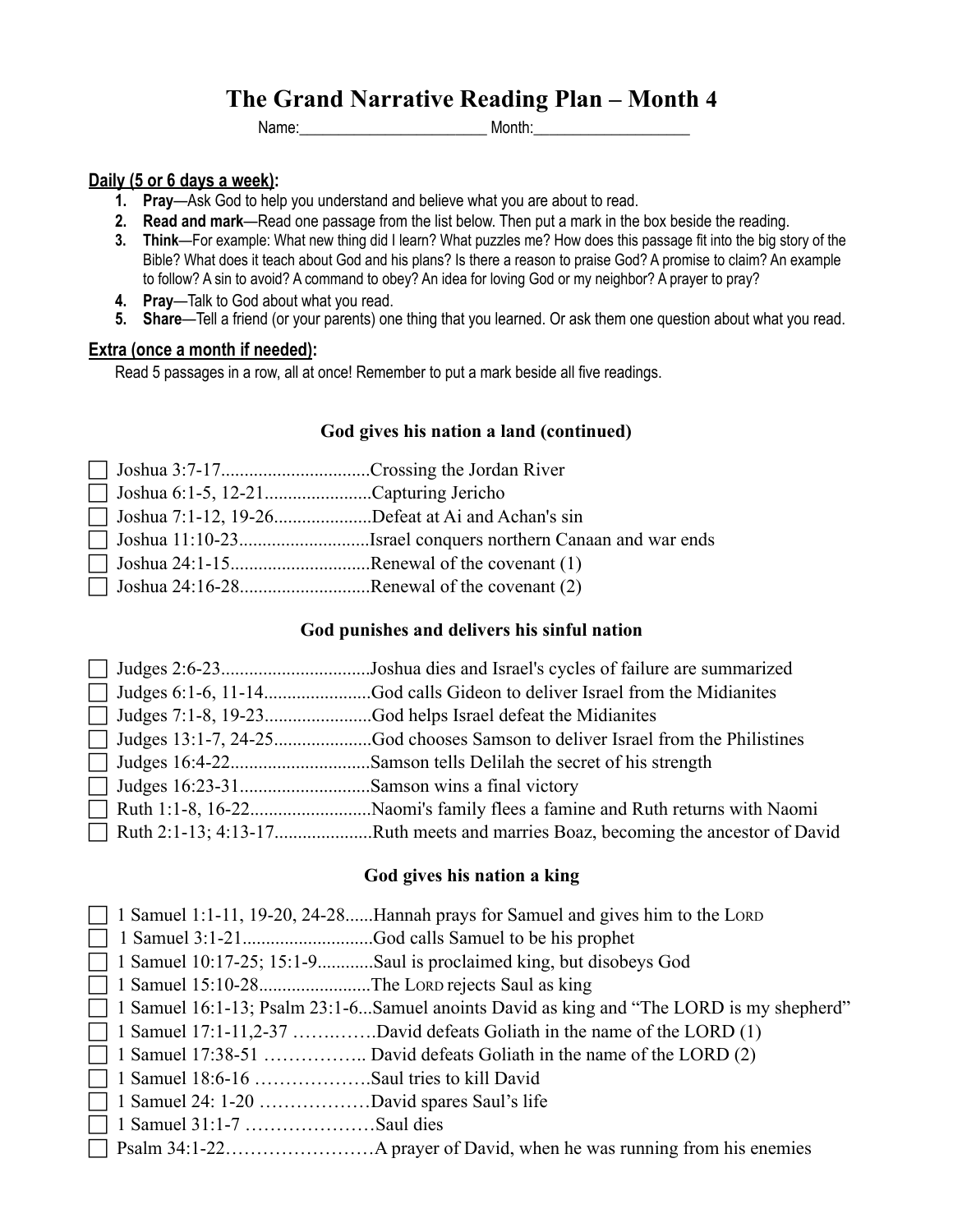Name:\_\_\_\_\_\_\_\_\_\_\_\_\_\_\_\_\_\_\_\_\_\_\_\_ Month:\_\_\_\_\_\_\_\_\_\_\_\_\_\_\_\_\_\_\_\_

### **Daily (5 or 6 days a week):**

- **1. Pray**—Ask God to help you understand and believe what you are about to read.
- **2. Read and mark**—Read one passage from the list below. Then put a mark in the box beside the reading.
- **3. Think**—For example: What new thing did I learn? What puzzles me? How does this passage fit into the big story of the Bible? What does it teach about God and his plans? Is there a reason to praise God? A promise to claim? An example to follow? A sin to avoid? A command to obey? An idea for loving God or my neighbor? A prayer to pray?
- **4. Pray**—Talk to God about what you read.
- **5. Share**—Tell a friend (or your parents) one thing that you learned. Or ask them one question about what you read.

### **Extra (once a month if needed):**

Read 5 passages in a row, all at once! Remember to put a mark beside all five readings.

### **God gives his nation a king (continued)**

|  | $\Box$ 2 Samuel 6: 1-19, 23The ark of the covenant is brought into Jerusalem |
|--|------------------------------------------------------------------------------|
|  | $\Box$ 1 Chronicles 16:1-22David's song of thanks after the ark arrives (1)  |
|  | 1 Chronicles 16:23-26David's song of thanks after the ark arrives (1)        |
|  |                                                                              |
|  |                                                                              |

# ! Psalm 19:1-14…………………….David celebrates God's creation and God's law

# **God punishes and delivers his sinful king**

|                                                                  | $\Box$ 2 Samuel 11:1-5, 14-15, 26-27David's sins with Bathesheba and Uriah                     |
|------------------------------------------------------------------|------------------------------------------------------------------------------------------------|
|                                                                  |                                                                                                |
|                                                                  |                                                                                                |
| $\Box$ 2 Samuel 15:1-6, 13-16, 30Absalom conspires against David |                                                                                                |
|                                                                  | $\Box$ 2 Samuel 18:1, 5-16, 19-21, 31-33Absalom is killed and David mourns                     |
|                                                                  |                                                                                                |
|                                                                  |                                                                                                |
|                                                                  |                                                                                                |
|                                                                  | $\Box$ 1 Chronicles 21:1-8, 14-17, 28-30; 22:1-5David sins with the census but God answers him |
|                                                                  |                                                                                                |
|                                                                  |                                                                                                |

### **God blesses his nation as he promised in his covenant**

|--|--|--|--|

- ! 1 Kings 3:3-15…………………………God gives Solomon great wisdom
- $\Box$  1 Kings 3:16-28…………………………………Solomon shows his great wisdom
- $\Box$  1 Kings 6:1, 7, 11-14, 19-2………………….. Solomon builds the temple
- $\Box$  2 Chronicles 5:2-14…………………………Solomon brings the ark of the covenant into the temple
- $\Box$  2 Chronicles 6:12-23, 34-42, 7:1-6 ……Solomon prays and the Lord's glory fills the temple

### **God give his nation wisdom and psalms**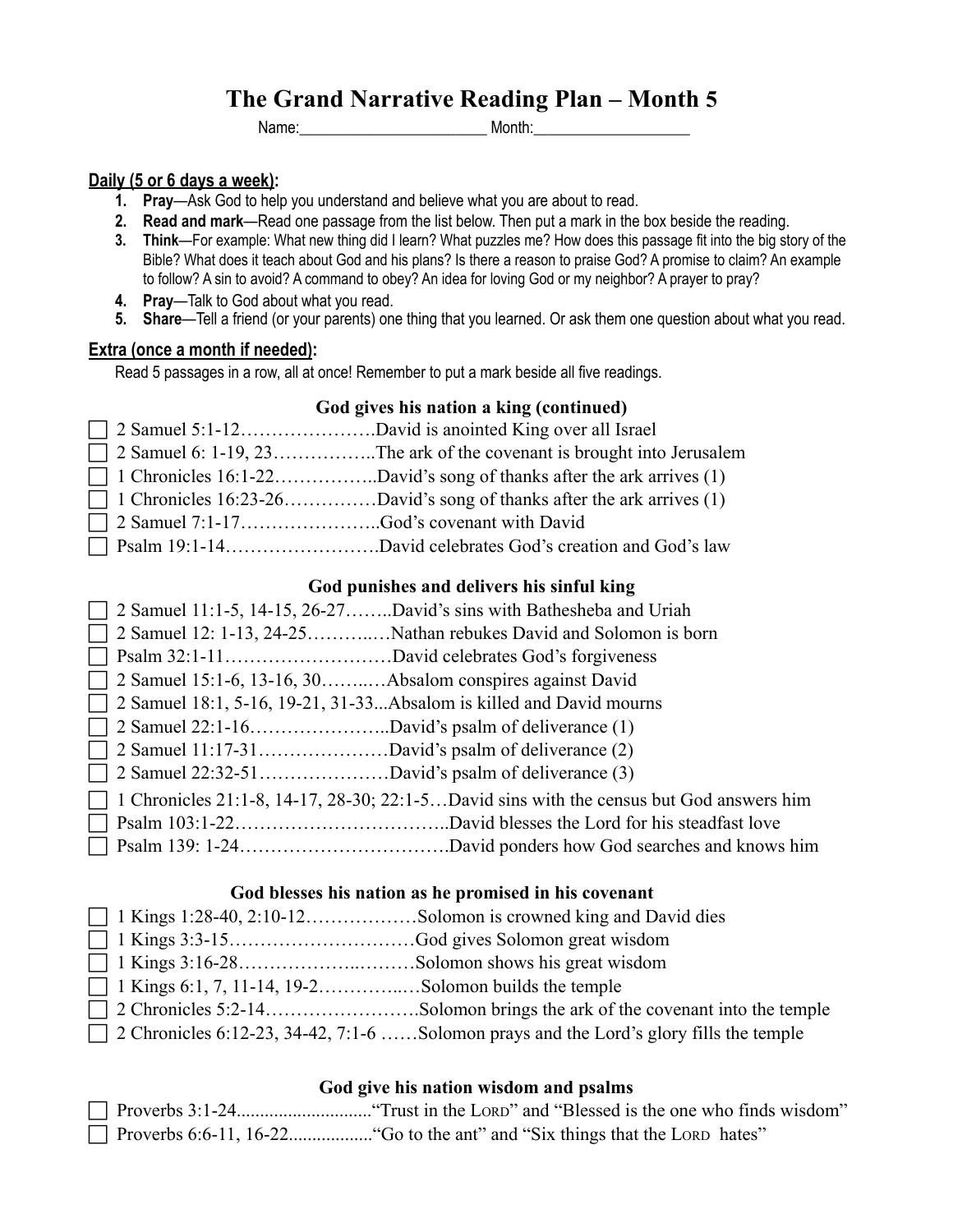Name: The Month: Name: 2008. None of Month: 2008. None of Month: 2008. None of Month: 2008. None of Month: 2008. None of Month: 2008. None of Month: 2008. None of Month: 2008. None of Month: 2008. None of Month: 2008. None

#### **Daily (5 or 6 days a week):**

- **1. Pray**—Ask God to help you understand and believe what you are about to read.
- **2. Read and mark**—Read one passage from the list below. Then put a mark in the box beside the reading.
- **3. Think**—For example: What new thing did I learn? What puzzles me? How does this passage fit into the big story of the Bible? What does it teach about God and his plans? Is there a reason to praise God? A promise to claim? An example to follow? A sin to avoid? A command to obey? An idea for loving God or my neighbor? A prayer to pray?
- **4. Pray**—Talk to God about what you read.
- **5. Share**—Tell a friend (or your parents) one thing that you learned. Or ask them one question about what you read.

## **Extra (once a month if needed):**

Read 5 passages in a row, all at once! Remember to put a mark beside all five readings.

### **God give his nation wisdom and psalms (continued)**

|                                                   | Song of Songs 2:8-17; 8:6-7 "The voice of my beloved" and "Love is strong as death" |
|---------------------------------------------------|-------------------------------------------------------------------------------------|
|                                                   |                                                                                     |
| Job 3:1-3, 11, 20-26 Job wishes he was never born |                                                                                     |
|                                                   |                                                                                     |
| Job 38:1-4; 40:1-9The Lora questions Job          |                                                                                     |
|                                                   |                                                                                     |
|                                                   |                                                                                     |
|                                                   |                                                                                     |
|                                                   |                                                                                     |
|                                                   |                                                                                     |

### **God deals with his sinful nation—Part 1: The northern kingdom, Israel**

| $\Box$ 1 Kings 11:1-13, 29-31, 42-43Solomon sins and dies |                                                                                           |
|-----------------------------------------------------------|-------------------------------------------------------------------------------------------|
|                                                           | $\Box$ 1 Kings 12:1, 16-20, 25-31The kingdom is divided and Jeroboam builds golden calves |
|                                                           |                                                                                           |
|                                                           |                                                                                           |
|                                                           |                                                                                           |
|                                                           |                                                                                           |
|                                                           |                                                                                           |
|                                                           |                                                                                           |
|                                                           |                                                                                           |
|                                                           |                                                                                           |
|                                                           | 2 Kings 17:6-23Israel is exiled from their own land to Assyria                            |
|                                                           |                                                                                           |

# **God deals with his sinful nation—Part 2: The southern kingdom, Judah**

! 2 Kings 18:1-8, 13, 28-35………….Hezekiah trusts in the Lord and Assyria attacks Judah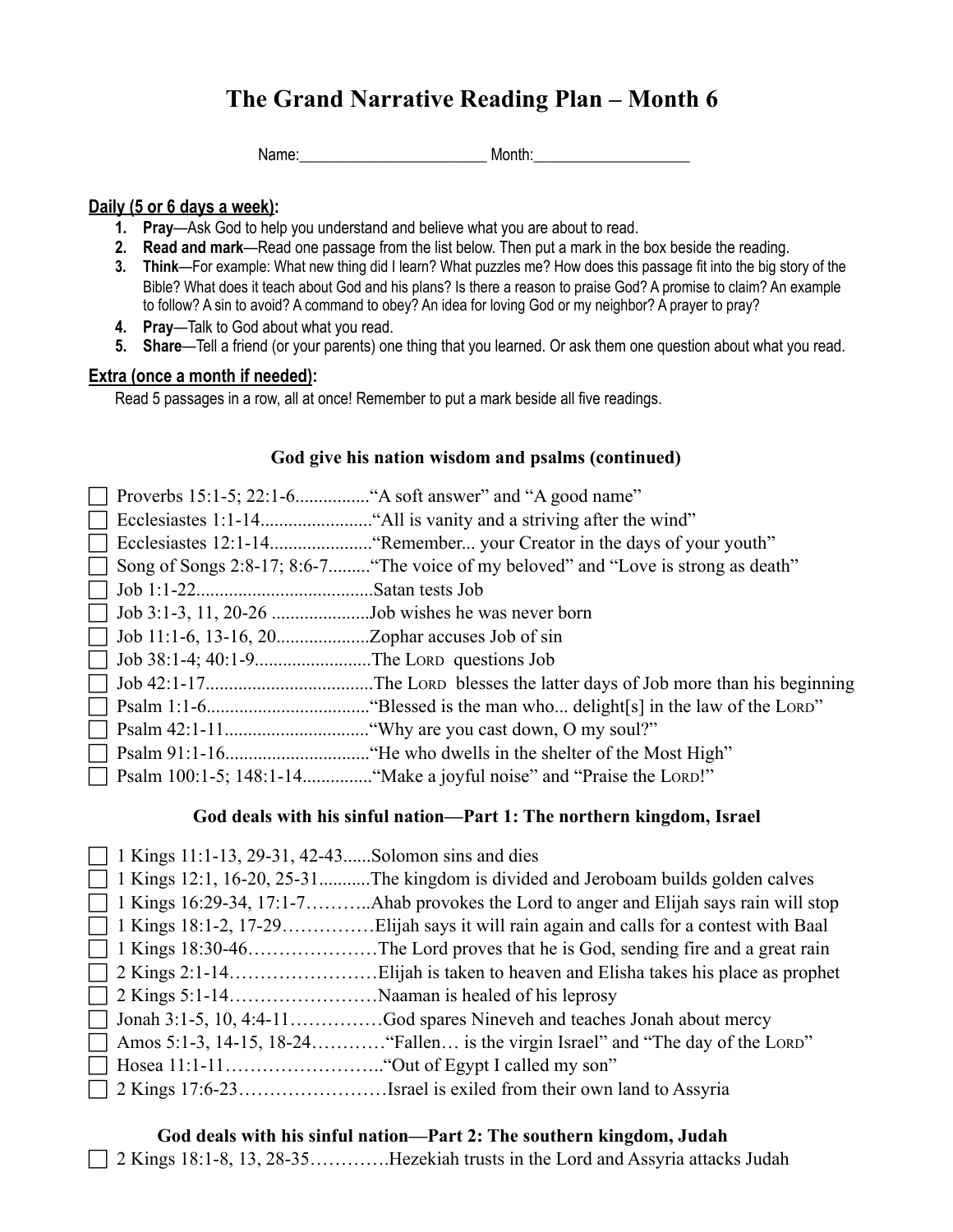Name:\_\_\_\_\_\_\_\_\_\_\_\_\_\_\_\_\_\_\_\_\_\_\_\_ Month:\_\_\_\_\_\_\_\_\_\_\_\_\_\_\_\_\_\_\_\_

#### **Daily (5 or 6 days a week):**

- **1. Pray**—Ask God to help you understand and believe what you are about to read.
- **2. Read and mark**—Read one passage from the list below. Then put a mark in the box beside the reading.
- **3. Think**—For example: What new thing did I learn? What puzzles me? How does this passage fit into the big story of the Bible? What does it teach about God and his plans? Is there a reason to praise God? A promise to claim? An example to follow? A sin to avoid? A command to obey? An idea for loving God or my neighbor? A prayer to pray?
- **4. Pray**—Talk to God about what you read.
- **5. Share**—Tell a friend (or your parents) one thing that you learned. Or ask them one question about what you read.

#### **Extra (once a month if needed):**

Read 5 passages in a row, all at once! Remember to put a mark beside all five readings.

#### **God deals with his sinful nation—Part 2: The southern kingdom, Judah (continued)**

|                                                 | 2 Kings 19:15-20, 32-37Hezekiah prays and Isaiah prophesies of Assyria's defeat     |
|-------------------------------------------------|-------------------------------------------------------------------------------------|
|                                                 | Isaiah 1:1-4, 10-13, 18-20 "Sinful nation" and "Come now, let us reason together"   |
|                                                 |                                                                                     |
|                                                 |                                                                                     |
|                                                 | "Behold, the Lord Gop comes with might"                                             |
|                                                 |                                                                                     |
|                                                 |                                                                                     |
|                                                 |                                                                                     |
|                                                 | Isaiah 61:1-11; 65:17-25 "The Spirit of the Lord Gop is upon me" and "Behold, I     |
|                                                 | create new heavens and a new earth"                                                 |
|                                                 |                                                                                     |
|                                                 | 2 Kings 21:1-6; 22:1-13Manasseh does much evil and Josiah hears the Book of the Law |
|                                                 | 2 Kings 23:1-3, 21-27Josiah leads Judah to renew their covenant with the LORD       |
|                                                 |                                                                                     |
|                                                 |                                                                                     |
|                                                 | Habakkuk 1:1-11; 2:4; 3:16-19 "The righteous shall live by his faith"               |
|                                                 | Zephaniah 1:1-6, 12-18 "The great day of the LORD is near"                          |
|                                                 |                                                                                     |
|                                                 | Jeremiah 1:1-10; 11:1-14The LORD calls Jeremiah to be a prophet and "The house of   |
|                                                 | Israel and the house of Judah have broken my covenant"                              |
|                                                 |                                                                                     |
|                                                 |                                                                                     |
|                                                 |                                                                                     |
|                                                 |                                                                                     |
|                                                 |                                                                                     |
| 2 Kings 25:1-12, 22-26Judah is taken into exile |                                                                                     |
|                                                 |                                                                                     |
|                                                 |                                                                                     |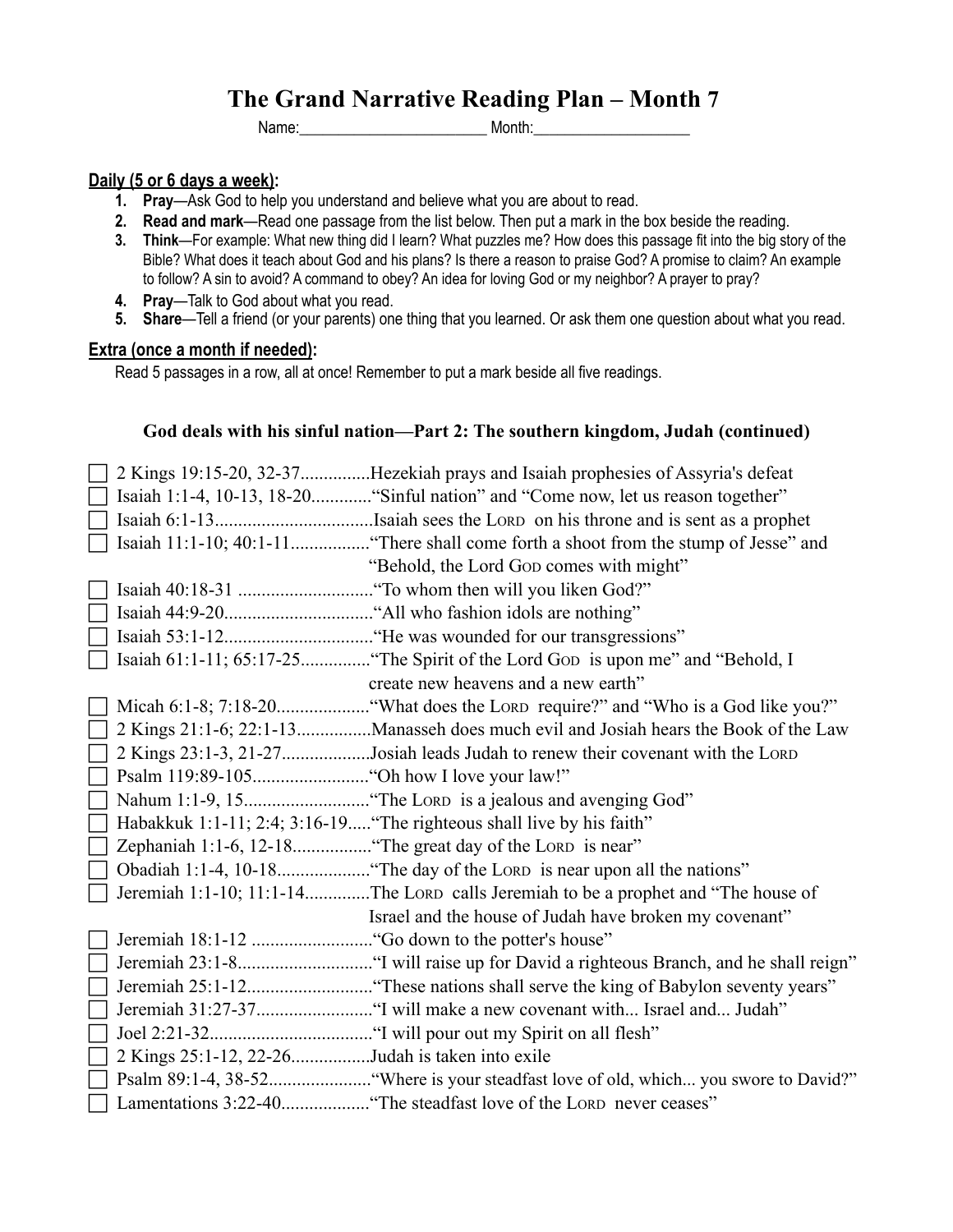Name:\_\_\_\_\_\_\_\_\_\_\_\_\_\_\_\_\_\_\_\_\_\_\_\_ Month:\_\_\_\_\_\_\_\_\_\_\_\_\_\_\_\_\_\_\_\_

#### **Daily (5 or 6 days a week):**

- **1. Pray**—Ask God to help you understand and believe what you are about to read.
- **2. Read and mark**—Read one passage from the list below. Then put a mark in the box beside the reading.
- **3. Think**—For example: What new thing did I learn? What puzzles me? How does this passage fit into the big story of the Bible? What does it teach about God and his plans? Is there a reason to praise God? A promise to claim? An example to follow? A sin to avoid? A command to obey? An idea for loving God or my neighbor? A prayer to pray?
- **4. Pray**—Talk to God about what you read.
- **5. Share**—Tell a friend (or your parents) one thing that you learned. Or ask them one question about what you read.

#### **Extra (once a month if needed):**

Read 5 passages in a row, all at once! Remember to put a mark beside all five readings.

## **God cares for his exiled nation**

|                            | Ezekiel 1:1-10, 15-19, 26-28 "The appearance of the likeness of the glory of the LORD" |
|----------------------------|----------------------------------------------------------------------------------------|
|                            | Ezekiel shaves his hair and demonstrates Jerusalem's destruction                       |
|                            |                                                                                        |
| Ezekiel 10:18-22; 11:22-25 | The glory of the LORD leaves the old temple.                                           |
|                            | "I will cause you to be inhabited as in your former times".                            |
|                            |                                                                                        |
|                            | "O dry bones, hear the word of the LORD".                                              |
|                            |                                                                                        |
|                            |                                                                                        |
|                            | "The living God has saved Daniel from the power of the lions"                          |
|                            |                                                                                        |
|                            |                                                                                        |
|                            | Esther 3:1-6; 4:1-17Haman seeks to destroy the Jews and Mordecai and Esther respond    |
|                            | Esther 5:1-5; 7:1-10The king welcomes Esther, hears of Haman's plot, and hangs him     |

#### **God brings his nation back from exile**

| $\perp$ | Ezra 4:1-4; 5:1-2; Haggai 1:1-11. Enemies frighten the returned exiles but prophets encourage them |
|---------|----------------------------------------------------------------------------------------------------|
|         |                                                                                                    |
|         |                                                                                                    |
|         |                                                                                                    |
|         |                                                                                                    |
| $\Box$  |                                                                                                    |
|         | Nehemiah 1:1-4; 2:1-6, 11-18Nehemiah prays and makes plans to rebuild Jerusalem's wall             |
|         | Nehemiah 4:1-14; 6:15-16Enemies oppose the Jews but God helps them build the walls                 |
|         |                                                                                                    |
|         |                                                                                                    |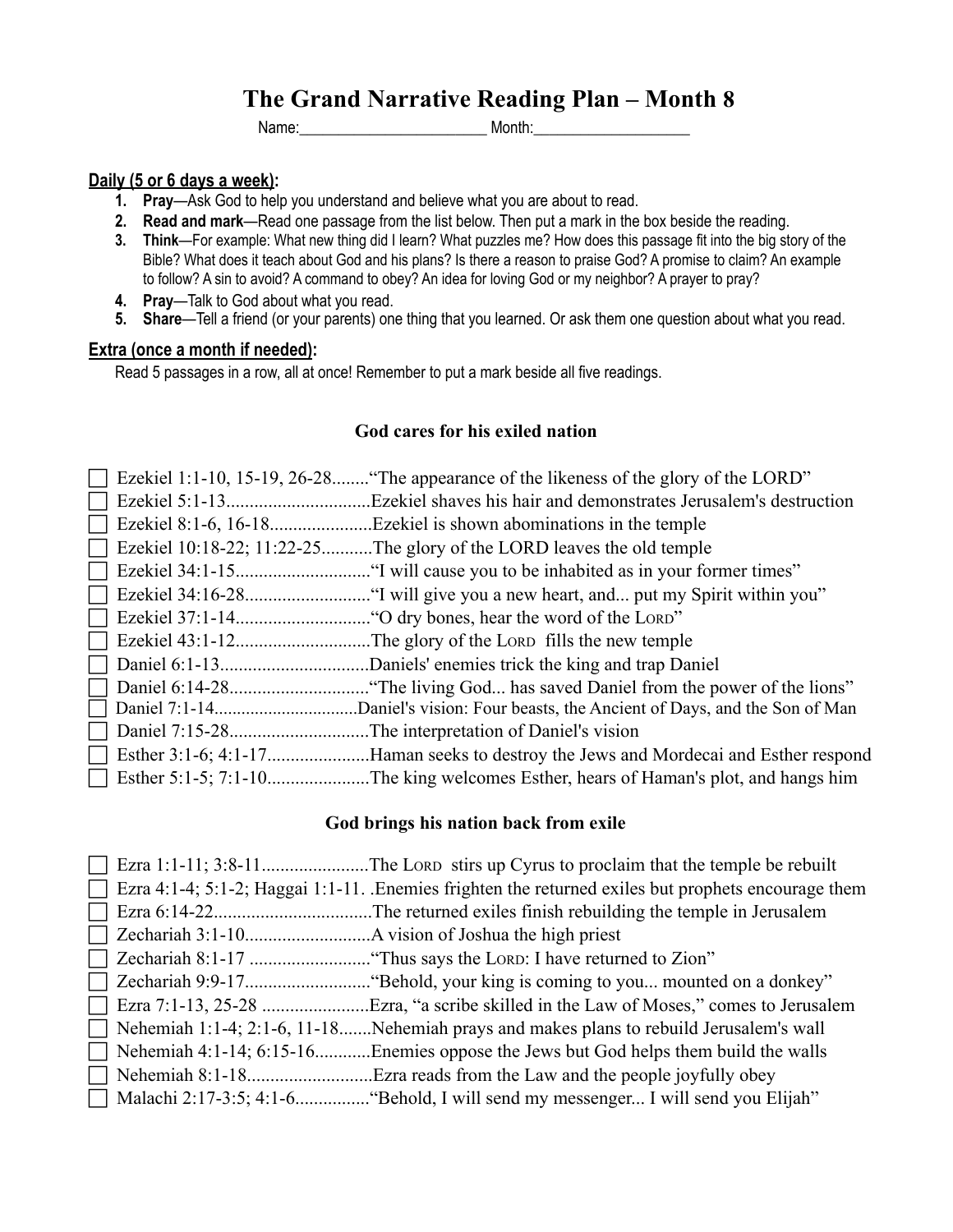Name:\_\_\_\_\_\_\_\_\_\_\_\_\_\_\_\_\_\_\_\_\_\_\_\_ Month:\_\_\_\_\_\_\_\_\_\_\_\_\_\_\_\_\_\_\_\_

#### **Daily (5 or 6 days a week):**

- **1. Pray**—Ask God to help you understand and believe what you are about to read.
- **2. Read and mark**—Read one passage from the list below. Then put a mark in the box beside the reading.
- **3. Think**—For example: What new thing did I learn? What puzzles me? How does this passage fit into the big story of the Bible? What does it teach about God and his plans? Is there a reason to praise God? A promise to claim? An example to follow? A sin to avoid? A command to obey? An idea for loving God or my neighbor? A prayer to pray?
- **4. Pray**—Talk to God about what you read.
- **5. Share**—Tell a friend (or your parents) one thing that you learned. Or ask them one question about what you read.

#### **Extra (once a month if needed):**

Read 5 passages in a row, all at once! Remember to put a mark beside all five readings.

#### **The Life of Jesus – According to Matthew, Mark and Luke**

# **(God sends a new King with a new covenant to raise up a new nation— a righteous Church made up of people from all over the whole world!)**

|          |                                                      | Luke 1:26-38, 46-55The birth of Jesus is foretold to Mary; Mary's Magnificat  |
|----------|------------------------------------------------------|-------------------------------------------------------------------------------|
|          |                                                      | Matthew 1:1, 17-25The birth of Jesus is foretold to Joseph                    |
|          |                                                      |                                                                               |
|          |                                                      |                                                                               |
|          |                                                      |                                                                               |
|          |                                                      |                                                                               |
|          |                                                      |                                                                               |
|          |                                                      |                                                                               |
|          |                                                      |                                                                               |
|          |                                                      |                                                                               |
|          |                                                      |                                                                               |
|          | Matthew 7:7-14, 24-29The Sermon on the Mount (5)     |                                                                               |
|          |                                                      |                                                                               |
|          |                                                      | Matthew 9:27-38Jesus performs miracles and preaches the gospel of the kingdom |
|          | Matthew 13:1-11, 18-23, 44-50Parables of the kingdom |                                                                               |
|          |                                                      |                                                                               |
|          |                                                      |                                                                               |
|          |                                                      | Matthew 18:1-14Jesus teaches about little ones in the kingdom                 |
|          |                                                      |                                                                               |
|          |                                                      |                                                                               |
|          |                                                      |                                                                               |
|          |                                                      |                                                                               |
| $\lceil$ |                                                      | Matthew 21:1-17Jesus enters Jerusalem and cleanses the temple                 |
|          | Matthew 21:33-46The Parable of the Tenants           |                                                                               |
|          |                                                      | Matthew 25:31-46The judgment of the sheep and the goats                       |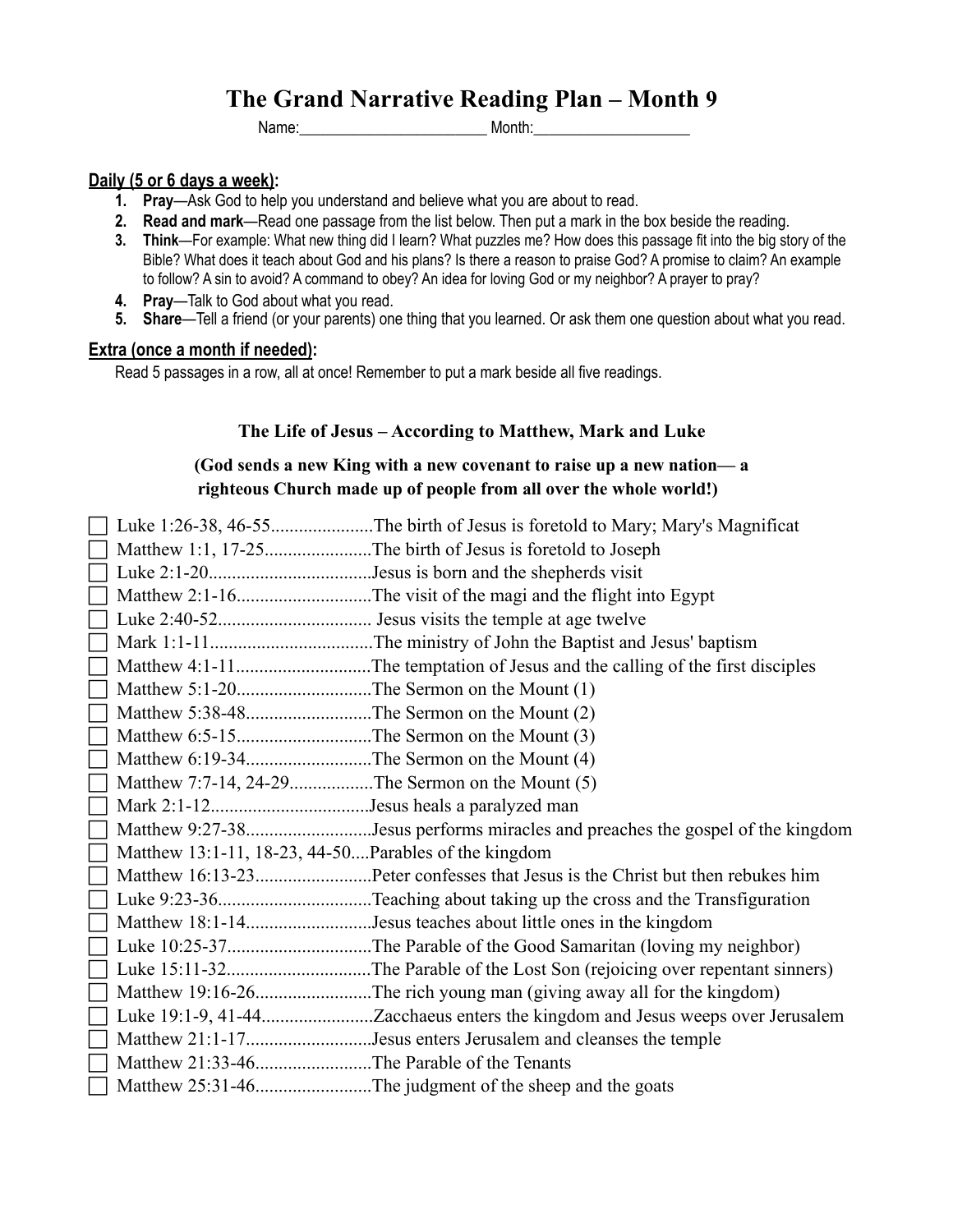Name:\_\_\_\_\_\_\_\_\_\_\_\_\_\_\_\_\_\_\_\_\_\_\_\_ Month:\_\_\_\_\_\_\_\_\_\_\_\_\_\_\_\_\_\_\_\_

#### **Daily (5 or 6 days a week):**

- **1. Pray**—Ask God to help you understand and believe what you are about to read.
- **2. Read and mark**—Read one passage from the list below. Then put a mark in the box beside the reading.
- **3. Think**—For example: What new thing did I learn? What puzzles me? How does this passage fit into the big story of the Bible? What does it teach about God and his plans? Is there a reason to praise God? A promise to claim? An example to follow? A sin to avoid? A command to obey? An idea for loving God or my neighbor? A prayer to pray?
- **4. Pray**—Talk to God about what you read.
- **5. Share**—Tell a friend (or your parents) one thing that you learned. Or ask them one question about what you read.

#### **Extra (once a month if needed):**

Read 5 passages in a row, all at once! Remember to put a mark beside all five readings.

#### **The Death and Resurrection of Jesus – According to Matthew, Mark and Luke**

|                                                | Matthew 26:17-29Jesus' last Passover and the first Lord's Supper           |
|------------------------------------------------|----------------------------------------------------------------------------|
|                                                |                                                                            |
| Matthew 26:47-56Jesus is betrayed and arrested |                                                                            |
|                                                | Matthew 26:57-75Jesus' trial and Peter's denial at the high priest's house |
|                                                | $\Box$ Matthew 27:1-2, 11-26Jesus is tried before the governor Pilate      |
| $\Box$ Matthew 27:27-44Jesus is crucified      |                                                                            |
| $\Box$ Matthew 27:45-56Jesus dies              |                                                                            |
| $\Box$ Matthew 27:57-66Jesus is buried         |                                                                            |
|                                                | Matthew 28:1-20Jesus rises from the dead and sends his disciples           |
|                                                | $\Box$ Luke 24:13-35Jesus appears to two disciples on the road to Emmaus   |
|                                                |                                                                            |

#### **The Signs and Teachings of Jesus – According to John**

|                                             | John 6:25-35, 48-51Jesus says, "I am the Bread of Life"            |
|---------------------------------------------|--------------------------------------------------------------------|
|                                             |                                                                    |
|                                             | John 11:1-7, 17-27Jesus says, "I am the Resurrection and the Life" |
|                                             | John 11:38-53Jesus raises Lazarus from the dead                    |
|                                             |                                                                    |
|                                             |                                                                    |
| John 14:15-27Jesus promises the Holy Spirit |                                                                    |
|                                             |                                                                    |
|                                             |                                                                    |
|                                             |                                                                    |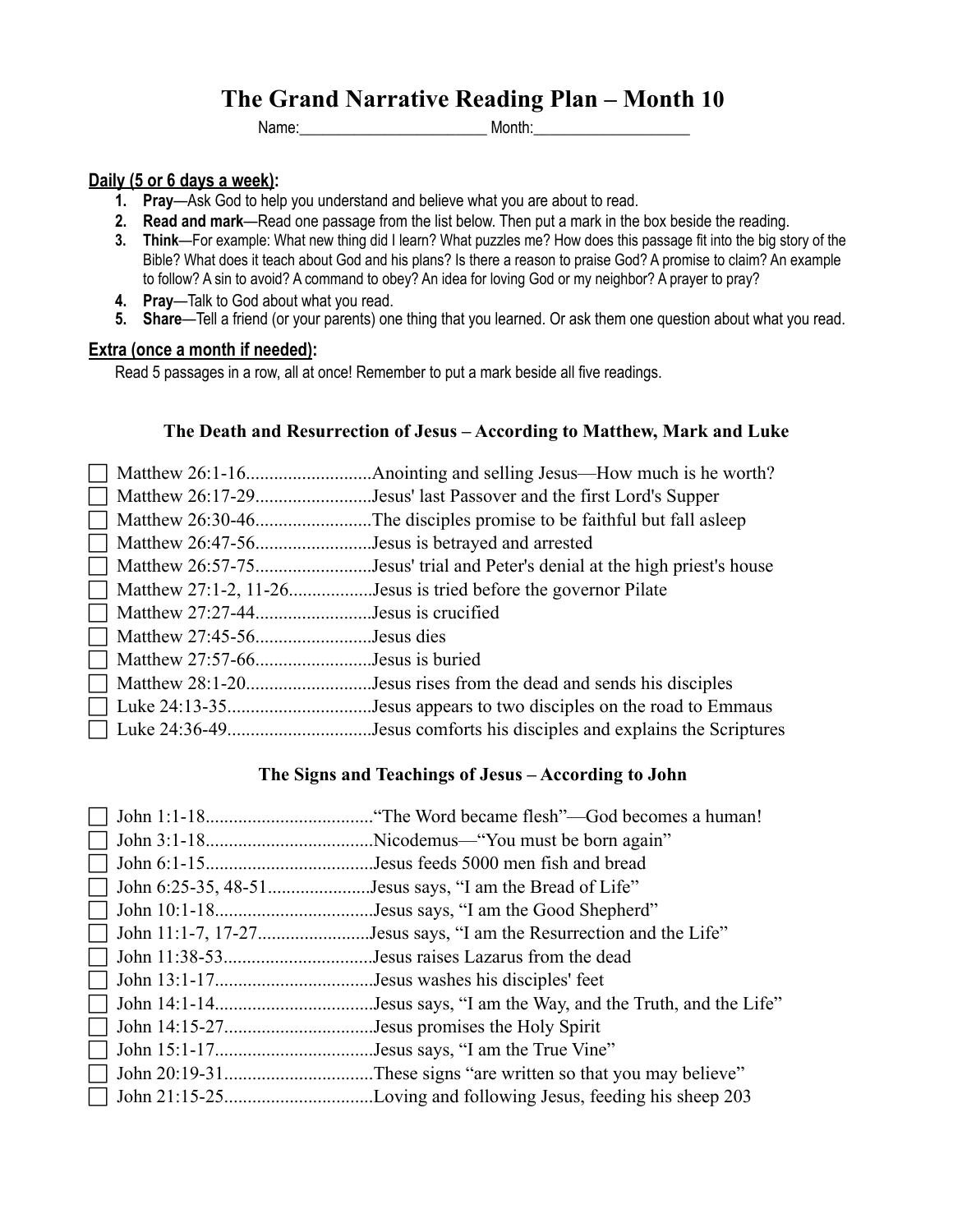Name:\_\_\_\_\_\_\_\_\_\_\_\_\_\_\_\_\_\_\_\_\_\_\_\_ Month:\_\_\_\_\_\_\_\_\_\_\_\_\_\_\_\_\_\_\_\_

# **Daily (5 or 6 days a week):**

- **1. Pray**—Ask God to help you understand and believe what you are about to read.
- **2. Read and mark**—Read one passage from the list below. Then put a mark in the box beside the reading.
- **3. Think**—For example: What new thing did I learn? What puzzles me? How does this passage fit into the big story of the Bible? What does it teach about God and his plans? Is there a reason to praise God? A promise to claim? An example to follow? A sin to avoid? A command to obey? An idea for loving God or my neighbor? A prayer to pray?
- **4. Pray**—Talk to God about what you read.
- **5. Share**—Tell a friend (or your parents) one thing that you learned. Or ask them one question about what you read.

#### **Extra (once a month if needed):**

Read 5 passages in a row, all at once! Remember to put a mark beside all five readings.

## **The Birth and Growth of the Church**

|  | Jesus promises the Spirit and ascends into heaven           |
|--|-------------------------------------------------------------|
|  | The Holy Spirit comes and Peter preaches                    |
|  | Three thousand people repent and are baptized.              |
|  | Stephen is seized by the Greek Jews.                        |
|  | Stephen rebukes the Jews, who begin to persecute the church |
|  |                                                             |
|  | Saul (Paul) is converted and appointed as an apostle        |
|  | Cornelius and Peter see visions                             |
|  | Peter preaches and the Gentiles receive the Holy Spirit.    |
|  | The gospel arrives in Macedonia (the edge of Europe).       |
|  |                                                             |
|  |                                                             |
|  | Shipwreck and survival.                                     |

#### **Paul's Letters to Churches**

|  | Romans 8:1-2, 11-18The Spirit makes us children of God                                  |
|--|-----------------------------------------------------------------------------------------|
|  |                                                                                         |
|  | Romans 12:1-21How we live because of God's mercies                                      |
|  | 1 Corinthians 1:10-25The cross is the solution for divided churches                     |
|  | 1 Corinthians 12:12-31The Church is one body with many members                          |
|  | 1 Corinthians 13: 1-13Love is the solution for divided churches                         |
|  | 1 Corinthians 15:12-28The resurrection of the dead: "In Christ shall all be made alive" |
|  |                                                                                         |
|  | 2 Corinthians 11:18-33Paul boasts about his sufferings and weaknesses as an apostle     |
|  |                                                                                         |
|  |                                                                                         |